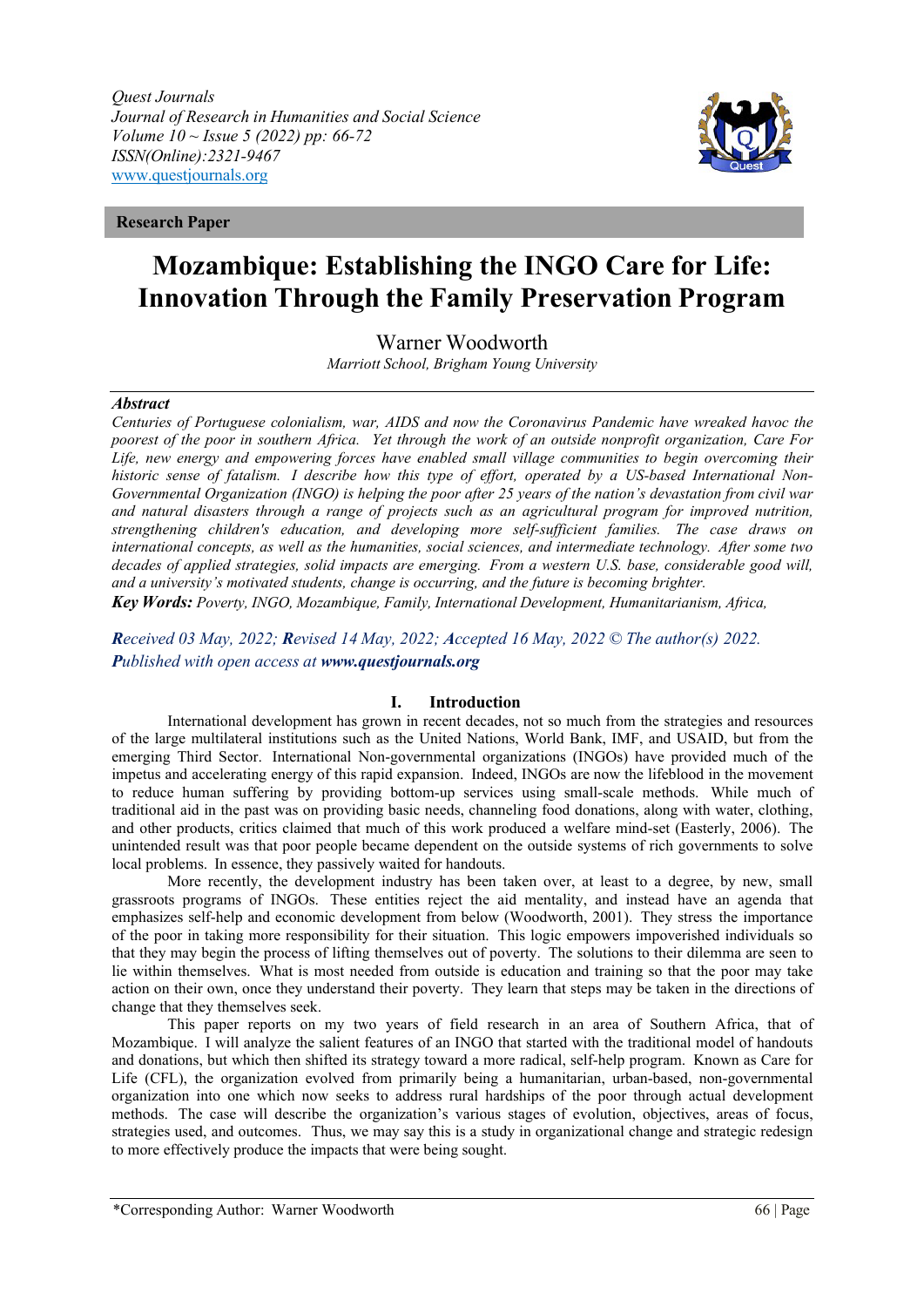I start with an introduction to the setting, the nation of Mozambique, one of the least known African countries on the continent.

## **II. Mozambique: Poverty, War and Hunger Overview**

This country in the southeastern part of the continent has suffered through decades of political and military conflicts. Originally a Portuguese colony for hundreds of years, the Portuguese were thrown out in 1974 after the so-called Wars of Liberation gave black Africans the victory, rather than the white Europeans and their descendants. What them ensued, however, was a civil war between leftist Front for the Liberation of Mozambique (FRELMO), funded in part by other socialist nations, and their counterparts, versus the opposition movement, RENAMO, which consisted of funding, weapons, and military troops supported by white South Africa and its apartheid regime. This war ultimately ended in 1992, as the racist regime in South African collapsed. With the United Nations leading the peace accord inside Mozambique, democratic structures began to be established and the country attempted to heal.

Today Mozambique is still struggling to rebuild its infrastructure, as well as to combat the terrible plague of HIV-AIDS, the lack of education, and the country's decimated economy. Nearly every family in the central and northern regions of the country has a family member who has died from the civil war or the scourge of AIDS. Compared with the huge projects funded by multi-lateral programs, the country is largely ignored. China is the main aid player in setting up its multinational companies, selling cheap goods to impoverished Mozambicans, while extracting the African nation's remaining lumber and other natural resources.

There have also been numerous natural disasters affecting Mozambique. USAID (2021) reports that the country has become the third most vulnerable African nation to face disaster risks (according to the UN's Global Assessment Report on Disaster Risk Reduction). Ongoing calamities disrupt livelihoods and food production for the most vulnerable people, undermining the fight against extreme poverty. In fact, the last 35 years were characterized by 75 declared disasters in Mozambique: 13 major droughts, 25 floods, 14 tropical cyclones and 23 health epidemics (*Instituto Nacional de Gestao de Calamidades, 2016*).

 Shortly after CFL's launching, there were devastating floods that killed a thousand people, over 40,000 cattle, while crops were decimated, and the nation's railroads were damaged. More destructive events occurred from subsequent floods in Central Mozambique in 2007-2008, and again during 2013 (Relief Web, 2014). Several million Mozambicans suffered from lack of access to food and other needed assistance. Crop harvests have had ups and downs causing people considerable vulnerability because of depleted family assets such as livestock, food stocks, seed stock, jobs, family incomes, and savings. As if those crises weren't enough, in 2019 two major cyclones, Idai and Kenneth, wreaked new havoc in the northern region of Beira where CFL was operating. Health facilities, schools, and houses were destroyed, making life harder for two million-plus people. Making everything worse, Mozambique suffers from a five-year old civil war that erupted by Islamist insurgents in 2017. It was launched the region of Cabo Delgado, and because of spreading atrocities, neighboring countries like Rwanda, South Africa, Botswana, and Tanzania have sent in more troops to help. So far, the conflict has caused the murders of several thousand Mozambicans, displaced nearly a million people fleeing for their lives, as ISIS and al-Shabab jihadists spread their hate and violence (International Crisis Group, 2022).

Into this ever-difficult environment of South-Eastern Africa, a humble little group of Americans from Mesa, Arizona began their labors back in 2000. This article is one of several recent studies by the author on capacity-building, community development, and other action research efforts to empower those who struggle in developing nations in countries like Thailand (Woodworth, 2020) and Peru (Woodworth, 2021).

# **III. Literature Review**

The core elements of these Care for Life interventions are drawn from several sources of academic research. They include the following types of research:

*Technology:* We drew on intermediate technology paradigms exemplified by pioneering concepts from the [Intermediate Technology Development Group \(](https://en.wikipedia.org/wiki/Intermediate_Technology_Development_Group)ITDG) founded in the UK by E. F. Schumacher, along with his classic *Small Is Beautiful: A Study of Economics As If People Mattered* (1973) and subsequent volumes. Another source draws from Latin America and *Tools for Conviviality* by [Ivan Illich a](https://en.wikipedia.org/wiki/Ivan_Illich)bout the proper use of technology (1973). More recently in the United States, a more [free market-](https://en.wikipedia.org/wiki/Free_market)centric approach emerged by [Paul](https://en.wikipedia.org/wiki/Paul_Polak) [Polak'](https://en.wikipedia.org/wiki/Paul_Polak)s NGO, [International Development Enterprises](https://en.wikipedia.org/wiki/International_Development_Enterprises) and his book, *Out of Poverty: What Works When Traditional Approaches Fail* (2008). Other key tech resources we used include concepts from America's Engineers Without Borders and the [IEEE](https://en.wikipedia.org/wiki/IEEE) (Institute of Electrical and Electronics Engineers) which have both begun producing *[Engineering for Change](https://en.wikipedia.org/wiki/Engineering_for_Change)* that supports the development of affordable, locally appropriate and sustainable solutions for the most pressing humanitarian challenges.

*Business:* Our programs in Mozambique utilized a mix of economic and management concepts and methods. As a professor at the Marriott School of Business (2022) for decades, I mobilized MBA, MPA and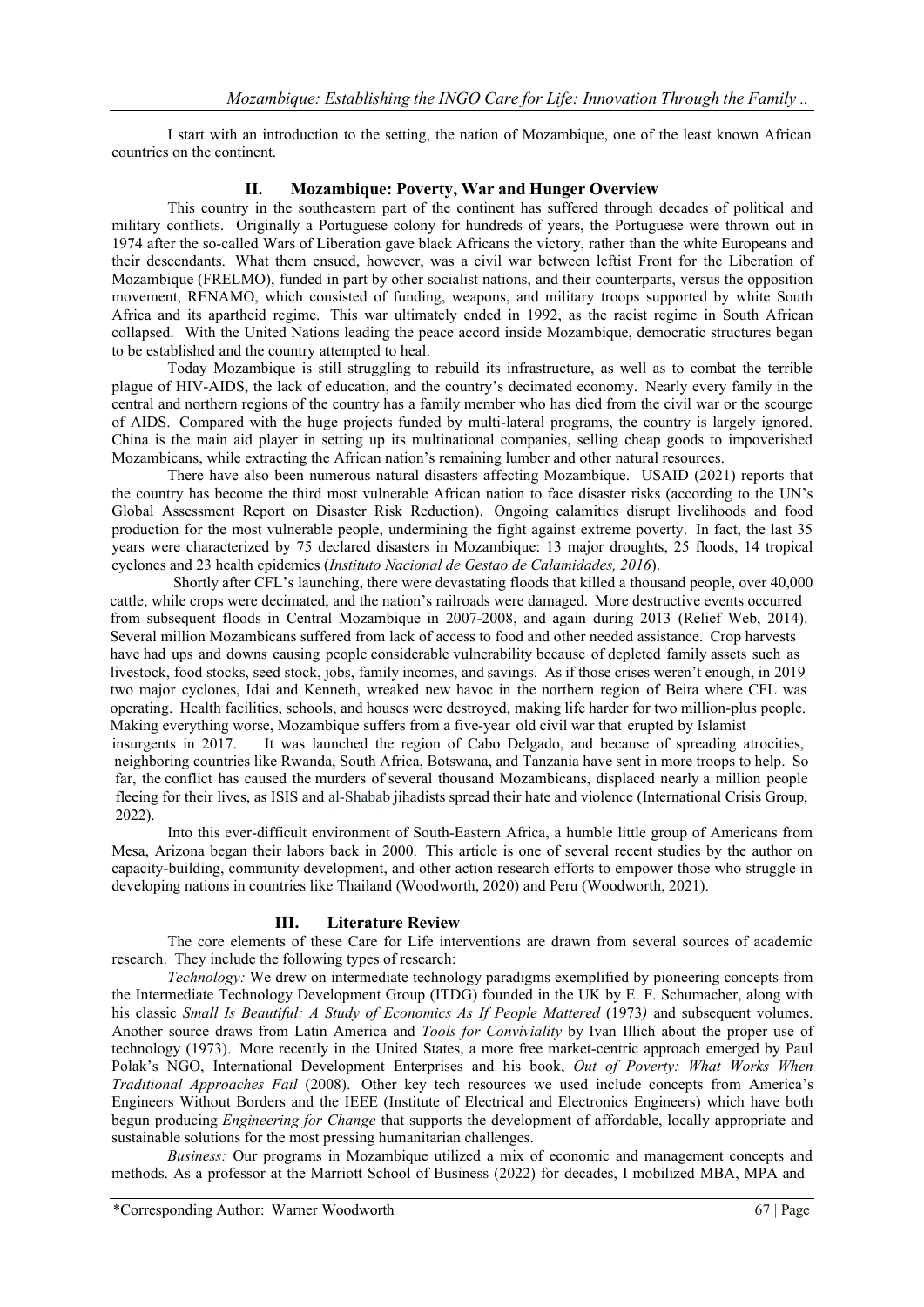other students in collectively using our course concepts and methods to change the world, including not only in this paper's case of Africa, but Latin America and Asia as well. The range of tools through the years to empower the global poor include income-generation, microfinance, and social entrepreneurship (Bornstein, 2004; Mair and Marti, 2006); Woodworth, 2001; Yunus, 2008), all of which were taught to and studied intensively by my students.

*Humanities and Human Development:* Another cluster of concepts our teams used to help those suffering in Mozambique was derived from the humanities, meaning we drew on the study of ancient and modern languages, literature, philosophy, history, anthropology, and local religions. While Portuguese is the nation's official language, indigenous languages that some of CFL's volunteers tried to appreciate, if not learn very well, included Makhuwa, Chwabo, Nadau, and Changana. Anthropology students at BYU offered superb assistance in our field work and action research methodologies. Our primary agenda was to foster "human development," that is our approach for helping enlarge people's opportunities and freedoms by improving their well-being. Generally speaking, humanities students are viewed as humanities scholars ("humanists"), but we sought to rebrand that term in our efforts to become hands-on humanities scholars, i.e. "humanitarians" who were striving to help the hungry and impoverished people of Africa.

# **Care for Life**

The Arizona group's initial impetus arose from hearing stories of abandoned orphans in Mozambique whose needs could not be met by an ineffective and underfunded government. They eventually incorporated as a 501 (c ) 3 non-profit organization called Care for Life (CFL). The INGO has moved through four different stages of development since its beginning:

- Stage 1: Relief and aid (2000-2002)
- Stage 2: Education and agriculture (2002-2010)
- Stage 3: Humanitarian expeditions (2003-2020)
- Stage 4: Empowering families (2005-2021)

 I will briefly describe the emphasis of CFL's labors beginning in 2000 as it evolved over the initial few years of its start-up (CFL, 2007).

*Stage 1- Relief Aid:* Starting in 2000 the INGO's founders were prompted initially because they had heard about the rising catastrophe of orphaned children whose parents had died from AIDS. Many of them sought to adopt Mozambican babies and young children as a humanitarian outreach effort, a naïve expectation, to be sure. However, they were shocked during their first trip to Africa to see how widespread and deep the poverty was. They soon realized they would never recruit enough families to adopt a significant number of child victims. So they launched a fund-raising effort to provide donations to existing orphanages in Beira, a million person city in the center of Mozambique. They observed that most of the outside aid was going to southern Mozambique, where the capital city, Maputo, lies.

*Stage 2 – Education/Agriculture:* In 2002 and over subsequent years, the individuals in Arizona began to move beyond adoptions and orphans to setting up a small office and providing education for poor children in Beira itself with a few native, educated staffers. Gradually their initiatives expanded and they decided that creating jobs and better nutrition should be a part of their efforts. Thus, they purchased a 70-acre farm outside Mozambique's second largest city, Beira, hired workers, and built a small school for the farmers' children, as well as those of nearby peasants. They soon realized that while their agricultural ideals may have been worthwhile, their farming expertise was insufficient. The farm still continues today, as does the school, but they are no longer the centerpieces of CFL.

*Stage 3 – Humanitarian Expeditions:* The next phase emerged in early 2003-2004. It was that of sending foreign expeditions of volunteers who would spend 10-14 days, in country. It generally consisted of CFL staff in the U.S., Arizona professionals and neighbors of the founders, and high school or college-age young Americans traveling at their own expense to provide humanitarian service in Mozambique. During those initial years, dozens of my Brigham Young University students volunteered to do humanitarian work with CFL. These efforts helped build awareness in the U.S. of the plight of Africa, and in particular, Mozambique. They also generated increasing sources of funding and allowed CFL to establish a school in the town of Beira. More Mozambican staff were hired as the school grew in size and educational offerings were provided: Teaching English as a second language, math, computer skills, and so forth were begun and continue until now in 2022. This program continues today with various teams of young U.S. adults still volunteering at various CFL project sites in Mozambique during two-week excursions.

*Stage 4 – Empowering Families:* By 2005 CFL had a dozen native staff members, all locally educated leaders, including several with two years of college. At that point, one of my graduate students from Brazil, Joao Bueno, who was studying to receive a Masters of Public Administration at Brigham Young University (BYU), was hired by CFL for a summer internship. Mozambique's having been colonized by Portugal centuries ago made Bueno's fluency in his native language essential to lead the INGO. His task was to do a 3-month assessment of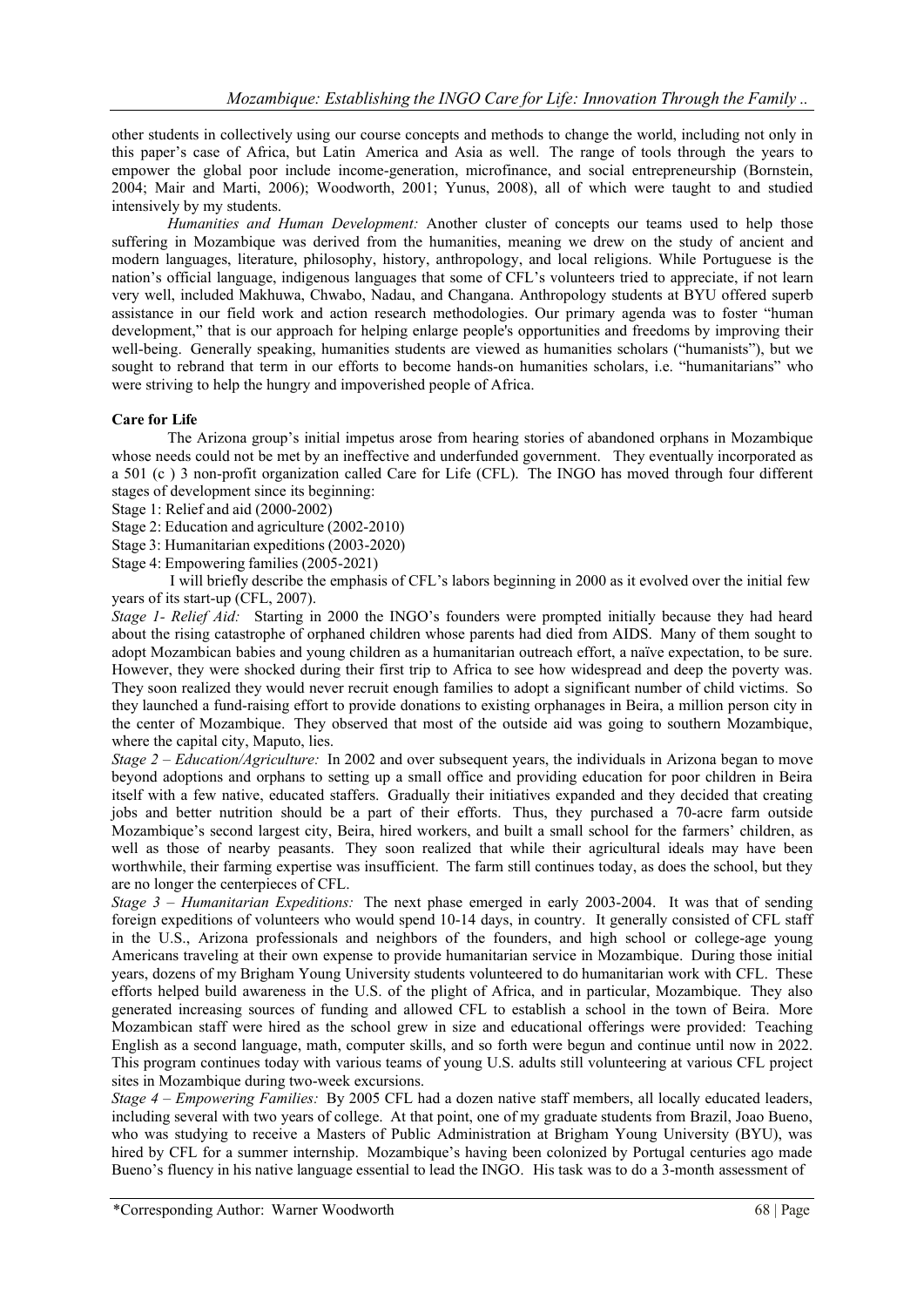CFL programs, systems, finances, training, and other operations. The key question was whether or not to continue its present work. Would it lead to longer term goals of CFL's having an impact among the poor of Mozambique? By the end of the summer, at the conclusion of this assessment, it became quite clear that simply doing more of the same with the same budget and staff would probably not produce the desired results the U.S. organization sought (FPP, 2007). More funding and an innovative new program would be essential. Thus, the Family Preservation Program began to be conceived by Bueno and others, and its efforts continue today.

## **Family Preservation Program (FPP)**

This 2005 analysis led to the design of a whole new thrust in CFL's programs, that of building stronger families so that Mozambicans themselves could move toward physical health and economic self-sufficiency. As an INGO consultant, I and others worked with Bueno and the CFL board in developing this new strategy. Bueno was soon hired as the new Country Director for CFL, committing to live in Africa as the lead manager in leading Care for Life's multiple programs. After months of further planning, he moved his wife and family to Africa to implement and polish the beginning plans. He hired more skilled staff and began to roll out the new program. It would be called the Family Preservation Program (FPP). The thrust of this new approach would be to integrate community and family development methods as a goal toward protecting and supporting vulnerable children, who had been the original impetus in establishing Care for Life. The structure of FPP would be to operate as separate, but parallel, division alongside CFL's earlier work at schools, orphanages, and the farm (Bueno and Finlayson, 2006).

The new framework of FPP would be based on several guiding principles to help strengthen the capacity of families to care for themselves, rather than the dependency that often occurs in humanitarian efforts. A number of core indicators were established as the primary focus of this new program. Specific tools and values would be taught in intense village training sessions, and ongoing measurement of the various outcomes would be achieved. The indicators were as follows:

- 1. Food security
- 2. Housing
- 3. Health and nutrition<br>4. Education
- **Education**
- 5. Income-generating activities
- 6. Psych/social wellbeing
- 7. Community participation

Drawing on various sources of literature regarding Third World development, CFL leaders became convinced that family and community tools were the best way of supporting suffering children, particularly in rural areas. Bueno drew on his BYU MPA educational training in developing the stages and overall design of FPP.

The essence of this rollout was to select eight rural villages that were adjacent to, but not in, Beira itself. New FPP staff members were hired and trained to zero in on the first village in which FPP was implemented. The basic model worked as follows: A village of roughly 1,000 people would be divided into 10 Zones. Each Zone would consist of 20-30 families. The families of each Zone would elect their own Zone Leader, and the Zone would be divided into two Groups of 10-15 families each. The cluster of families in the Group would then elect a Group Leader (Bueno and Finlayson, 2006).

The basic idea from the outset was that FPP would not simply be administered by outside staff professionals from CFL. Rather, the INGO's hired staff would work with local community leaders and facilitators of the village, who functioned as volunteer leaders, thus, creating a real sense of ownership from the outset. Initially the staff would train Zone Leaders and Family Group Leaders so that the village would move toward self-organization and shared responsibilities. CFL and FPP would, in essence, operate as a support system for grassroots, local, bottom-up development strategies. Indigenous village leaders of Zones and Family Groups would take much of the responsibility for their own progress and ultimate success. Other folks would be selected to become *"promotores,"* guides or advocates who would promote specific development tools such as clean water or microfinance. CFL could thereby accomplish its goals without huge new overhead costs in funding of a larger staff, building more offices, and generally becoming a "gold-plated" NGO. Instead, FPP would be a lean, mean, simple grassroots approach to development.

The original eight villages selected to launch FPP efforts consist of the following, and each of them became involved according to the implementation sequence below:

- Mbatwe
- Mungassa
- Inhamizua
- Nhamitunga/Mobeira
- Chingussura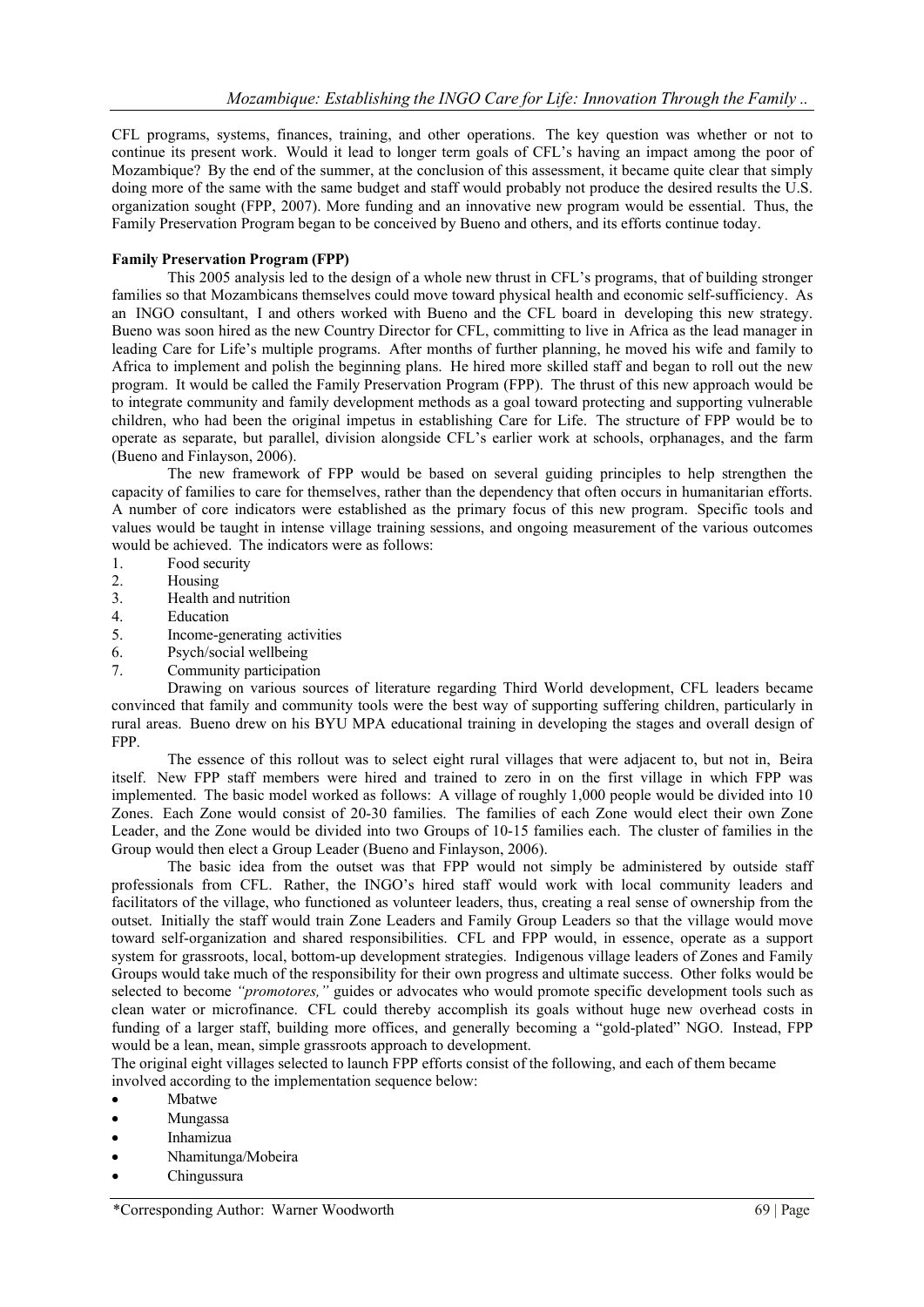- Mascarenha
- Matadouro
- Inhamizua 2

Figure 1 shows the layout of mobilizing new local leaders and organizing community groups for practicing FPP principles:

# **Figure 1**

# Family Support Group - Community with total of approximately 200 families About 25 families per zone



All told, these villages were made up of some 8,000 inhabitants. The plan consisted of launching one village at a time, starting 3 months apart, so that by late 2007 all eight villages were FPP operational. The table below summarizes multiple facets to be applied through each village's programs:

## **Table I**

• Establishing small-scale farming programs

• Strengthening the capacity of families to protect and care for orphans and vulnerable children by prolonging the lives of parents

• Providing support in the following indicators: Health and hygiene, food security, housing, education, income generating activities, psychosocial needs, and community participation.

• Mobilizing and supporting community-based responses to provide immediate as well as long term assistance to vulnerable households.

• Assisting orphans and vulnerable children to have access to essential services including education, health care, government registration, and others

• Helping governments protect the most vulnerable children through improved policy and legislation and by channeling resources to communities.

• Raising awareness at all levels through advocacy and social mobilization to create a supportive environment for children affected by HIV/AIDS

• Recruiting and training volunteer village leaders to gain tech assistance skills to serve the community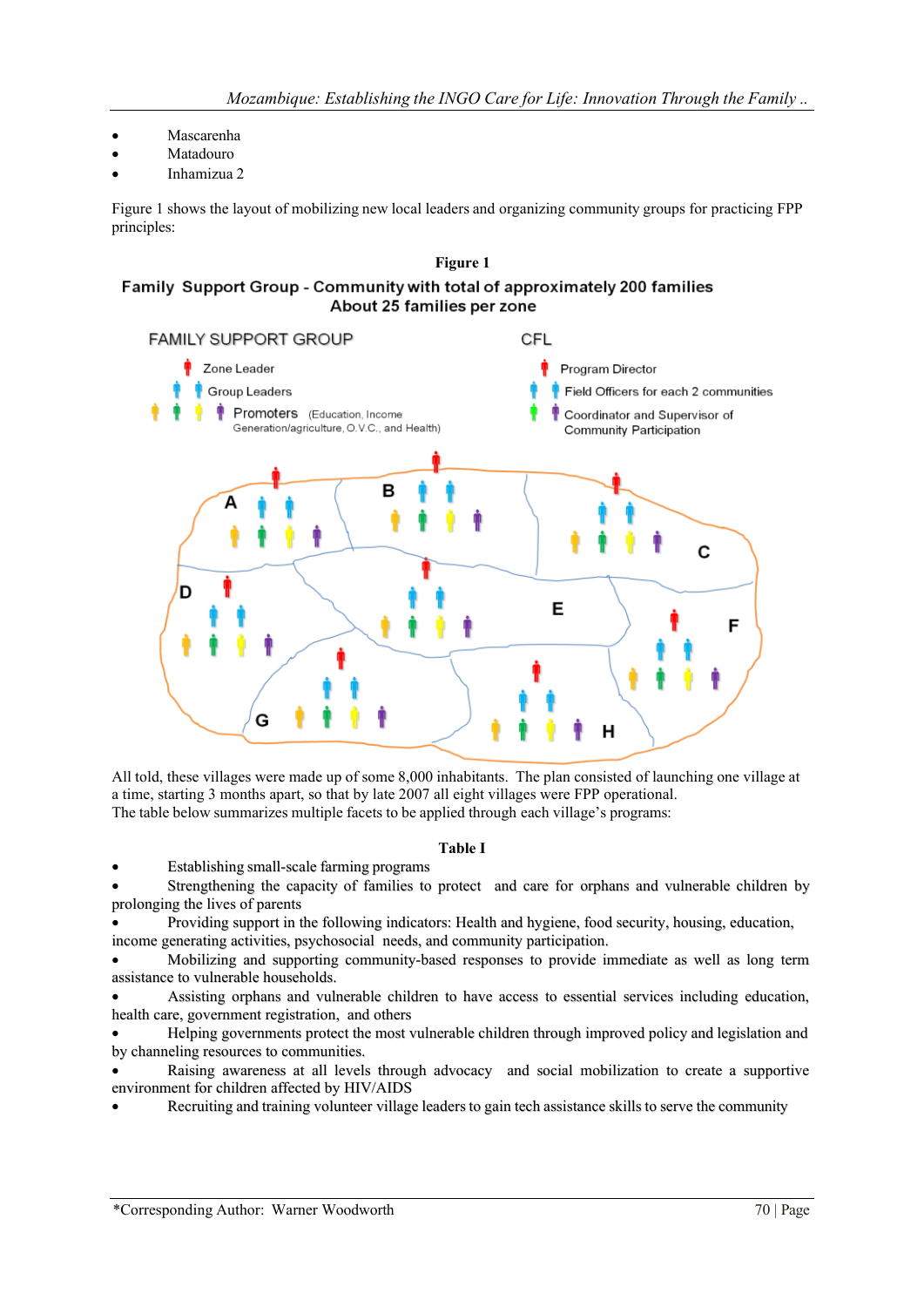## **FPP Results**

During 2006, I was an informal advisor to Bueno, a mature student who had excelled in my BYU course, MBA 551: Third World Development. As interventions were launched, I would occasionally consult with him in Africa, as well as the CFL board in Arizona. Later, I began doing field research on FPP in the summer of 2007, collecting materials in an on-going fashion until I returned to Mozambique to do further field research during the summer of 2008. The data collection process was quite simple, thanks to the fact that FPP staffers, under Bueno's supervision, used extensive reporting systems with weekly updated charts that were filled out on each family, in each group, from each village, and integrated with all the detailed results from all the other villages. While space and time constraints limit how extensively I can report on these efforts, the section below offers important information.

It shows how important it is to shift from simply dropping off donated goods from foreign agencies, and instead, to engage in capacity-building methods for the long-term. CFL and its flagship, FPP, became examples of the need to work in participatory fashion with local villages, not merely channel monies through national government officials where corruption is often rife. This also suggests the critical need to work toward sustainable solutions that will continue after the INGO eventually withdraws from the area.

## **The Case of Mbatwe Village**

The impacts of FPP village programs, based on family unit achievements, have been considerable. For instance, following the first year of program implementation in the village of Mbatwe, a community of 253 families, the results listed below were documented:

- 123 families built latrines (instead of body eliminations anywhere in the village)
- 210 families began using clean (treated) drinking water
- 198 families built *tarimbas:* a small bamboo table for storing dishes and cooking utensils above ground
- 112 families started using garbage containers for their waste products
- 98 families planted vegetable gardens which improved people's diets and family health
- 143 families practiced the habit of sweeping dirt floors inside and the ground around their houses daily
- 109 families built an external bamboo washroom for personal hygiene
- 135 women began attending literacy classes four times a week
- 227 families performed some kind of structural improvement on their houses (roofing, etc.)
- 108 families began taking children to health centers for vaccinations and weight management
- 116 families launched some kind of income-generating project as microenterprises

Essentially, a third to two-thirds of Mbatwe's families had embraced these indicators of change, core elements of a better quality of life among poor Mozambicans (Hobson, 2006). By the summer of 2008, when I revisited Mbatwe village, signs of community and family well-being had increased greatly—ranging roughly from 60 up to 80 percent. The quality of life for these impoverished families, and especially the children, was vastly improved (CFL, 2008).

Similar results gradually began to emerge from the seven other villages that were in various stages of FPP implementation. Mbatwe itself, in the fall of 2008, had "graduated" and moved out of the CFL umbrella to function on its own as an increasingly self-reliant community with its own leadership and explicit programs. Village leaders told me they were confident in being able to eventually achieve all seven FPP goals in nearly 100 percent of the families in the village (FPP, 2008). Such graduation success also enabled CFL to begin replicating its program in additional villages since the dollars used in Mbatwe would no longer be required there.

In subsequent years, the quality of village lives where the Family Preservation Program was established continued to develop. What follows are some more current yet impressive statistics (Care for Life, 2022):

• 88% of families treat their drinking water…which has reduced the occurrences of diarrhea and sickness.

• 89% of CFL families sleep under a mosquito net…reducing the incidences of malaria.

• 75% of families use a latrine…which keeps them healthier so parents can provide for their families and children can go to school.

• 68% of adults can read and do basic math…so they can now sign their names on documents and find employment.

• 89% of children are attending school…which gives them the power in knowledge to make a better life.

• 4800 bags of cement were earned and distributed by CFL staff as rewards…so that families can now build improved latrines and stronger homes.

• 1700 tests were given for HIV/AIDS…and referrals are provided to those who tested positive for free treatment.